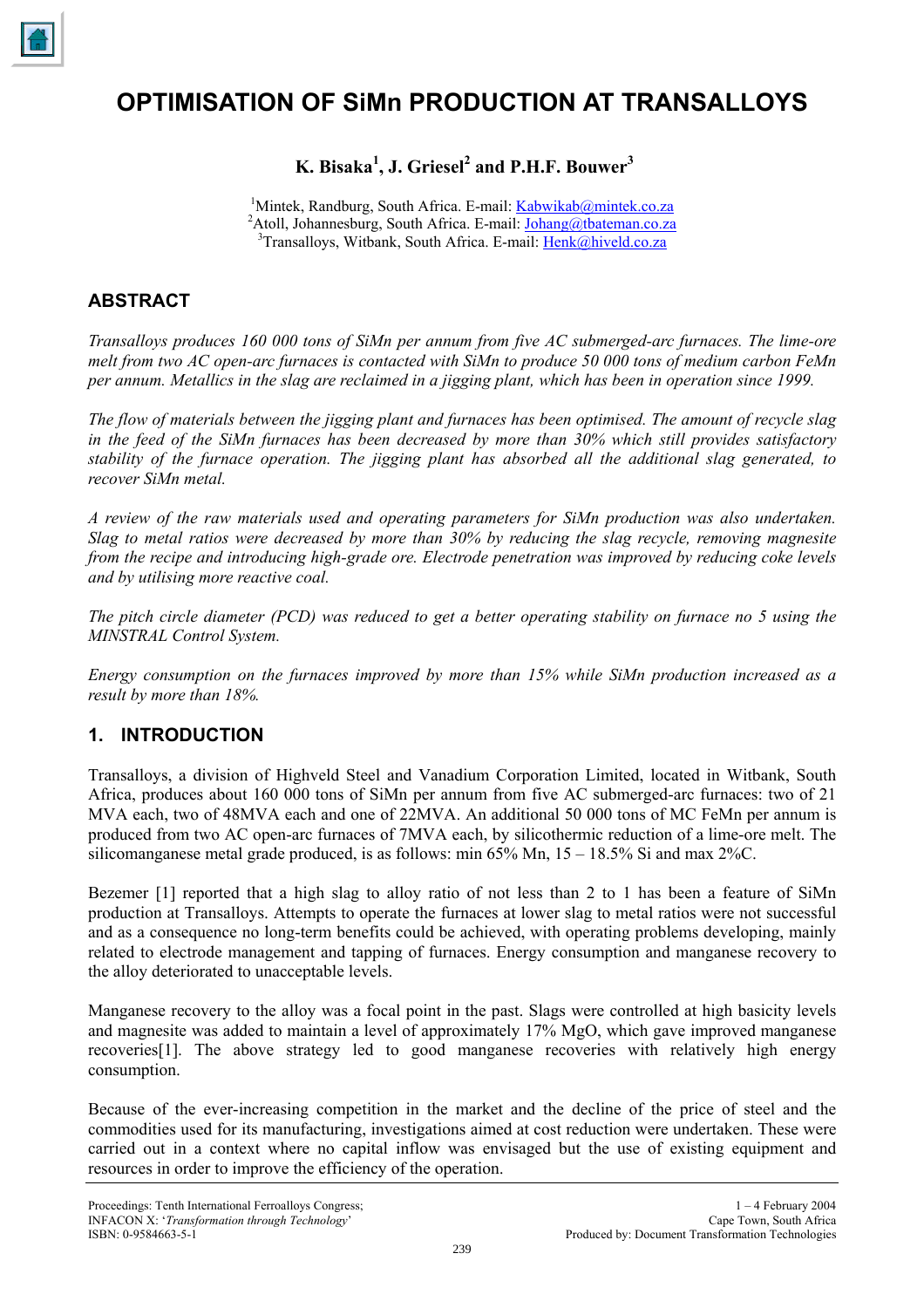

A jigging plant has been in operation since 1999 to reclaim metallics from slag in order to increase the overall plant recovery of ferromanganese metal and improve the profitability of the overall operation.

# **2. BACKGROUND**

The feed to the furnaces traditionally comprised of low-grade manganese ores, fluxes, recycled metal rich slag and reductants.

Manganese ores are supplied from the Northern Cape region of South Africa.

Quartz is used as raw material for silicon reduction and to adjust the slag basicity to required levels. Coke and coal are used as reductants.

The minimum content of silicon in the silicomanganese alloy (fixed at a level of 16%) makes it necessary to operate at a high ratio of reductants to other non-conducting materials, such as ore and quartz in the input raw materials. Too high reductant densities will lead to a low furnace burden resistance and the inability to get electrode penetration. Recycled slag is employed to reduce the reductant density in the raw material feed and to ensure adequate electrode penetration.

Molten material from the furnaces is tapped into refractory-lined ladles, generally through a single taphole. The supernatant slag layer in the metal ladle overflows into cast steel pots. Once the taphole has been closed, the slag remaining in the metal ladle is skimmed just prior to the metal casting operation. After that, clean metal is cast into ingots using a double strand casting machine. The solidified SiMn metal ingots are crushed and screened to the market size requirement. Fines, less than 3mm, generated during this operation, are used as raw material in the smelting of Medium Carbon FeMn.

A portion of solidified slag is crushed and recycled back to the smelting furnace whilst the balance is being fed to the jigging plant to reclaim metallics. About 60% of the recovered metallics are readily sold in the open market for ferromanganese alloy.

# **3. ANALYSIS OF POSSIBILE OPERATION IMPROVEMENT**

The slag volume has traditionally been kept at a high level, as this was the only way to ensure acceptable electrode penetration. A reduction in the slag volume would lead to an improvement in the energy consumption and production of the SiMn furnaces.

An additional opportunity for the minimisation of the amount of slag was the reduction of metal rich slag recycled to the furnaces. This could free up metal rich slag to be processed at the metal recovery plant, which would improve the profitability of the plant and ultimately improve the total metal production volume between the furnaces and the metal recovery plant. The jigging plant has sufficient capacity and an additional circuit to treat ultrafines was implemented to further increase the recovery of metallics.

The challenge was to reduce the slag to metal ratio while achieving good electrode penetration, which could not be achieved in the past.

# **4. DISCUSSION**

## **4.1 Reduction of slag to metal ratio**

#### *4.1.1 Magnesite removal*

Magnesite contributed to the generation of the high slag volume and was, at the same time, an additional raw material input cost. Magnesite was successfully removed in a single step. This did not affect negatively the fluidity of the slag. The results were in agreement with those of Shu Li *et al*[2] who reported that basicity extent does not affect the furnace operation provided that the hearth temperature and the slag fluidity are kept in an appropriate range. It is to be understood in this case, that an adequate hearth temperature is achieved with an adequate electrode penetration. In some cases, MgO was only added in a SiMn smelting furnace when the level of  $Al_2O_3$  in the slag was above 15% [3], that is not the case of Transalloys.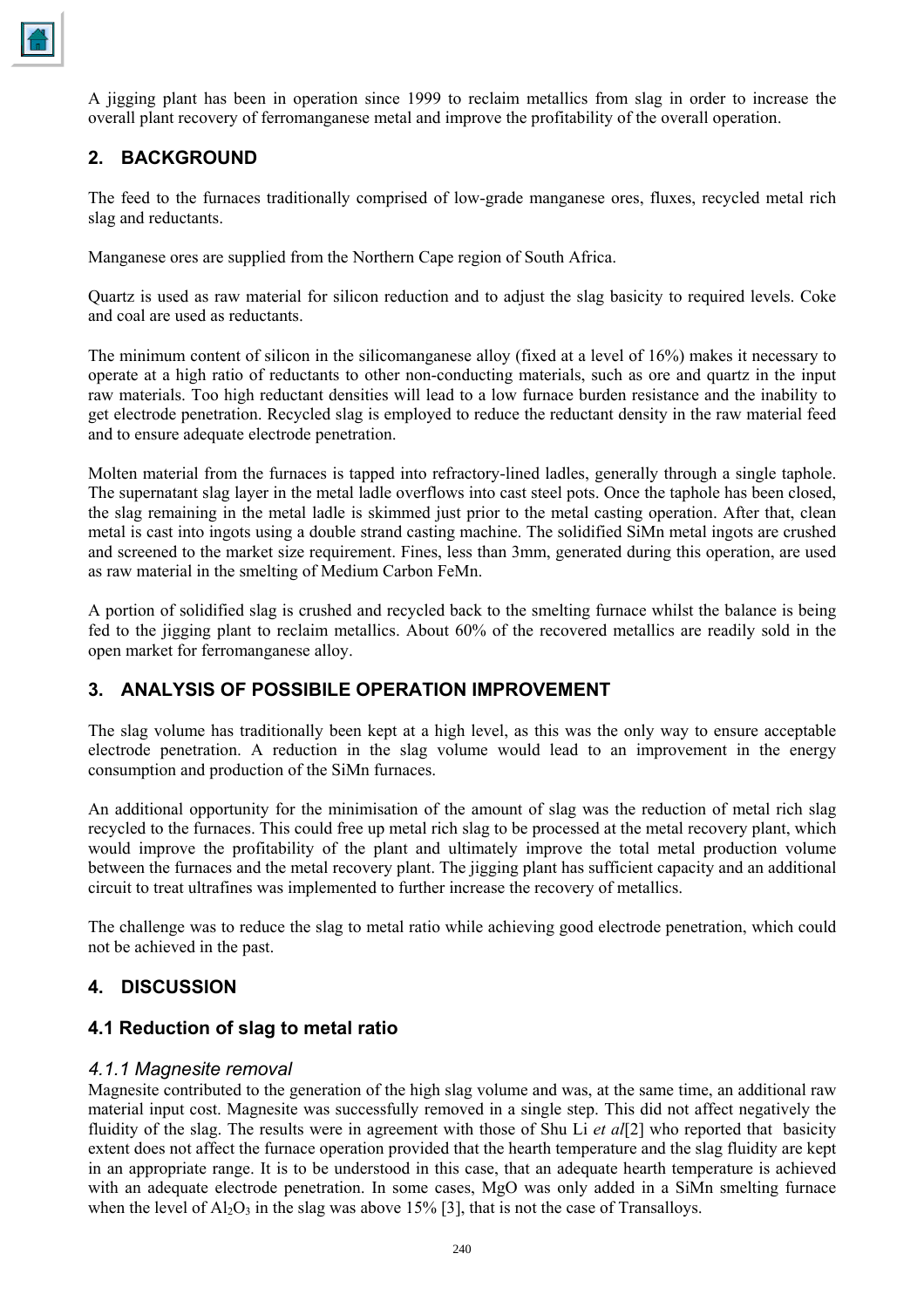#### *4.1.2 Slag basicity*

The slag basicity used was calculated as a tertiary basicity index expressed in mass ratio as:

Basicity Index =  $(\%CaO + \%MgO) / (\%SiO_2)$ .

The slag basicity has a significant effect on both ore and energy consumption. The ore consumption is defined as the amount of ore smelted to produce one ton of SiMn alloy. Optimisation of the slag basicity was undertaken after the magnetite was removed. A high basicity would favour ore consumption while energy consumption would be optimised at a lower basicity. The options have been to focus on the optimisation of the ore consumption or the energy consumption or a middle of the road strategy.

The MnO level in the slag was reduced to 8-9% when the basicity of the slag was increased above 0.9, by reducing the quartz input. These MnO levels were similar to that obtained with magnesite addition. A successful reduction in the slag to metal ratio resulted in an improvement of the Mn recovery and ore consumption compared to the approach of magnesite addition. The above could only be achieved with the optimisation of other parameters mentioned.

High slag basicity levels led to high levels of fixed carbon input due to the lower activity of  $SiO<sub>2</sub>$  in the slag and ultimately to poor energy consumption and lower SiMn production. Carbon input levels have to be increased to maintain the same Si grade in SiMn since the activity of  $SiO<sub>2</sub>$  is decreased by the increase in slag basicity. The high carbon input levels increased the risk of the formation of SiC banks in the furnaces.

The above was done to investigate the first option of optimising ore consumption. The second option was to operate at a lower basicity and was achieved by increasing the quartz input.

For the second option, the MnO in the slag increased to approximately 14% but the energy consumption decreased significantly.

The profitability was optimised by setting the basicity at a lower level. This would focus on the optimisation of energy consumption and ultimately the production volume. A lower basicity improved the activity of the  $SiO<sub>2</sub>$  and had the positive effect of reducing the fixed carbon requirements, leading to improved electrode penetration

#### *4.1.3 Introduction of high-grade ore*

High-grade manganese ore from the Northern Cape deposits was introduced and gradually increased to 50% of the ore input replacing low-grade manganese ore. The increase of the level of high-grade ore had a negative effect on the penetration of electrodes and steps had to be taken to address this effect.

#### *4.1.4 Reduction of recycled slag to furnaces*

The amount of slag with a higher metallic content recycled to the furnaces was as high as 40% of ore input to the furnaces. Recycled slag was gradually reduced, while ensuring that adequate electrode penetration was maintained.

#### **4.2 Improved electrode penetration**

In the past, electrode lengths used to be short due to the inability to maintain electrode penetration. These resulted in hot burden tops and sometimes open arcing and difficulties in draining furnaces. The high total fixed carbon input was the main contributing factor of poor electrode penetration.

In the carbothermic reduction of ores, heat is just as essential for reduction as carbon is, due to the endothermic reduction reactions and a deficiency of heat may cause incomplete reduction in the same way[4]. Good electrode penetration is therefore essential to have adequate heat to drive the reactions to completion.

The following steps were implemented to improve electrode penetration.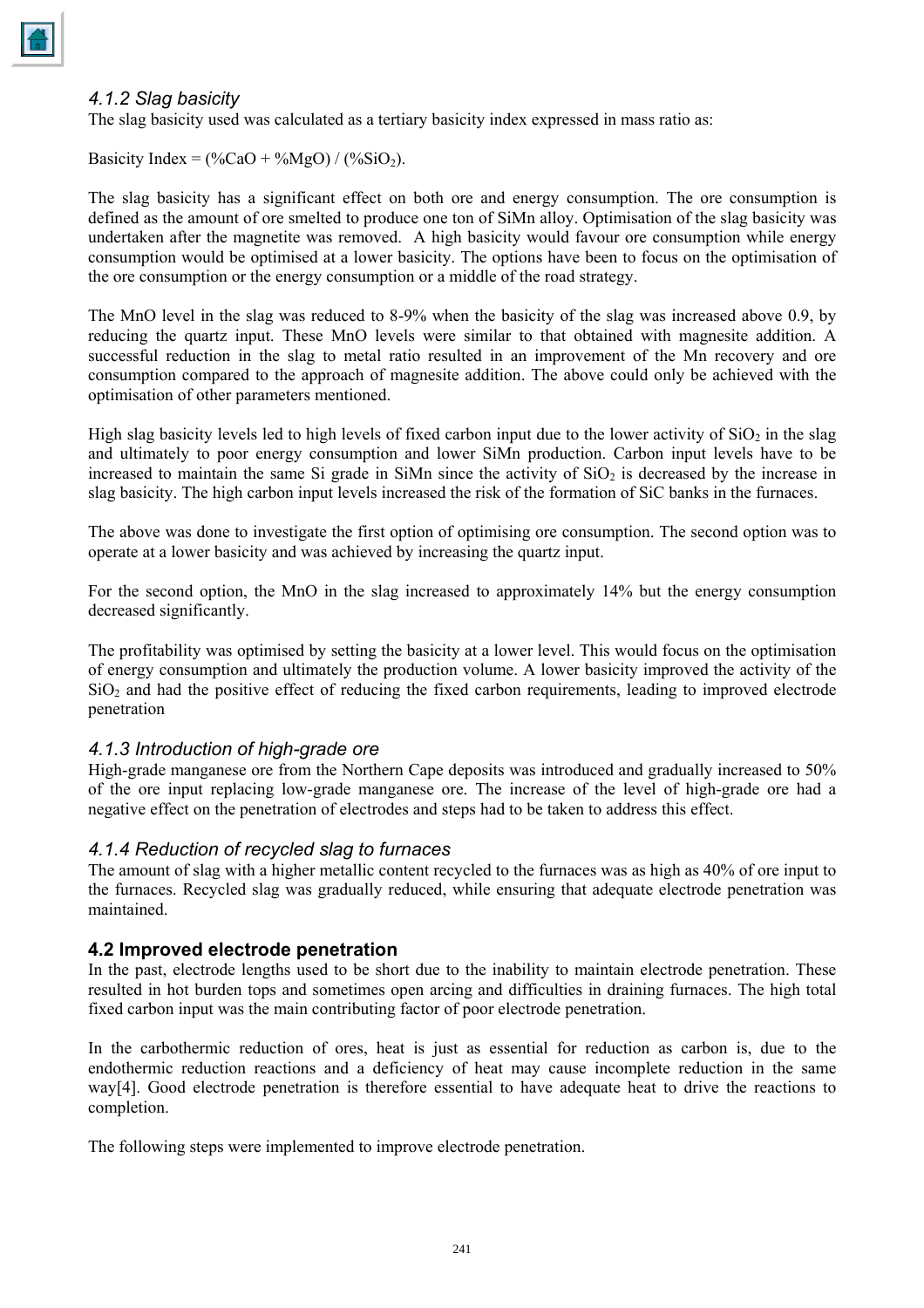## *4.2.1 Coke*

Furnaces were traditionally operated on a reductant input constituted of a high coke to coal ratio. The coke to coal ratio was reduced to increase the burden resistance in order to improve the penetration of electrodes. This resulted in a reductant cost saving due to the relative high cost of coke compared to coal.

#### *4.2.2 Furnace operating resistance*

The operating resistance of the furnace was decreased by operating at the highest practicable currents. The resistance setting of the Minstral controller, which is operating on resistance control, was reduced.

## *4.2.3 Total fixed carbon input per ton of raw material*

In the silicomanganese production, the reductant density must be kept at low levels in order to maintain a proper level of electrode immersion[2]. The total fixed carbon input is normally controlled at 90% to 110% of the stoichiometric requirement.

The total fixed carbon inputs used to increase to levels as high as 145% of the stoichiometric amount. SiC banks were formed as a result and fluorspar was used on some of the furnaces to remove them. The high fixed carbon inputs led to low burden resistance and ultimately to poor electrode penetration.

Reactive coal was introduced in the furnace feed and regular monitoring of the total fixed carbon input with the use of a mass balance was carried out.

Traditional carbon control was simplistic by adjusting the carbon input as a result of high or low silicon and carbon content in the SiMn metal. Carbon control was further improved by incorporating the reading of furnace parameters such as electrode penetration, temperature of furnace tops and slag composition to aid in the decision as to whether the furnace was over or under carbon.

# **4.3 Electrode pitch circle diameter (PCD) change**

Furnace no. 5 had the following operating problems:

- The electrodes moved independently, indicating that they were not arcing towards the star point in the centre of the furnace. One of the electrodes would then frequently lose penetration and operators had to take action to get penetration on those electrodes again. The furnace did not perform well on resistance control due to the above reasons.
- The electrodes smelted open separate craters, while the feed in-between them did not smelt.
- The draining of the furnace was sometimes difficult suggesting a formation of disconnected pools of molten material inside of the furnace.
- The total fixed carbon inputs was much higher than the stoichiometric required amount, to produce on specification material.

The above aspects are indicators of too large pitch circle diameters.

The optimum electrode current flow through a furnace should go via the tips of all three electrodes to the star point in the middle of the furnace. The resistance between the electrodes (delta resistance) must be higher than the resistance between the electrode tips and the star point. This condition can only be fulfilled with a correctly sized PCD. Currents will not flow preferentially to the star point if the PCD is too large. This is in agreement with observations from others[4],[5] and [6]. A heat deficiency (lower heat-distribution factor) in the silicochromium smelting following a decrease in the charge resistance created a difficult control of the carbon balance, with predominantly high carbon balance levels to produce the required alloy specifications. The heat distribution is influenced by the resistance in the crater zone compared to the resistance in the charge; the lower the resistance in the crater zone relative to the resistance in the furnace charge, the more power is generated in the crater zone[4]. It was also mentioned that narrow craters could lead to poor furnace operation since they might decrease the ability of the raw materials to enter the reaction zones[5]. The electrode spacing is affected by materials such as coke and coal in the silicon metal smelting. The use of coke causes low resistance and narrow craters which perform better with closer electrode spacing[6]. For all these cases, furnace performed better with closer electrode spacing.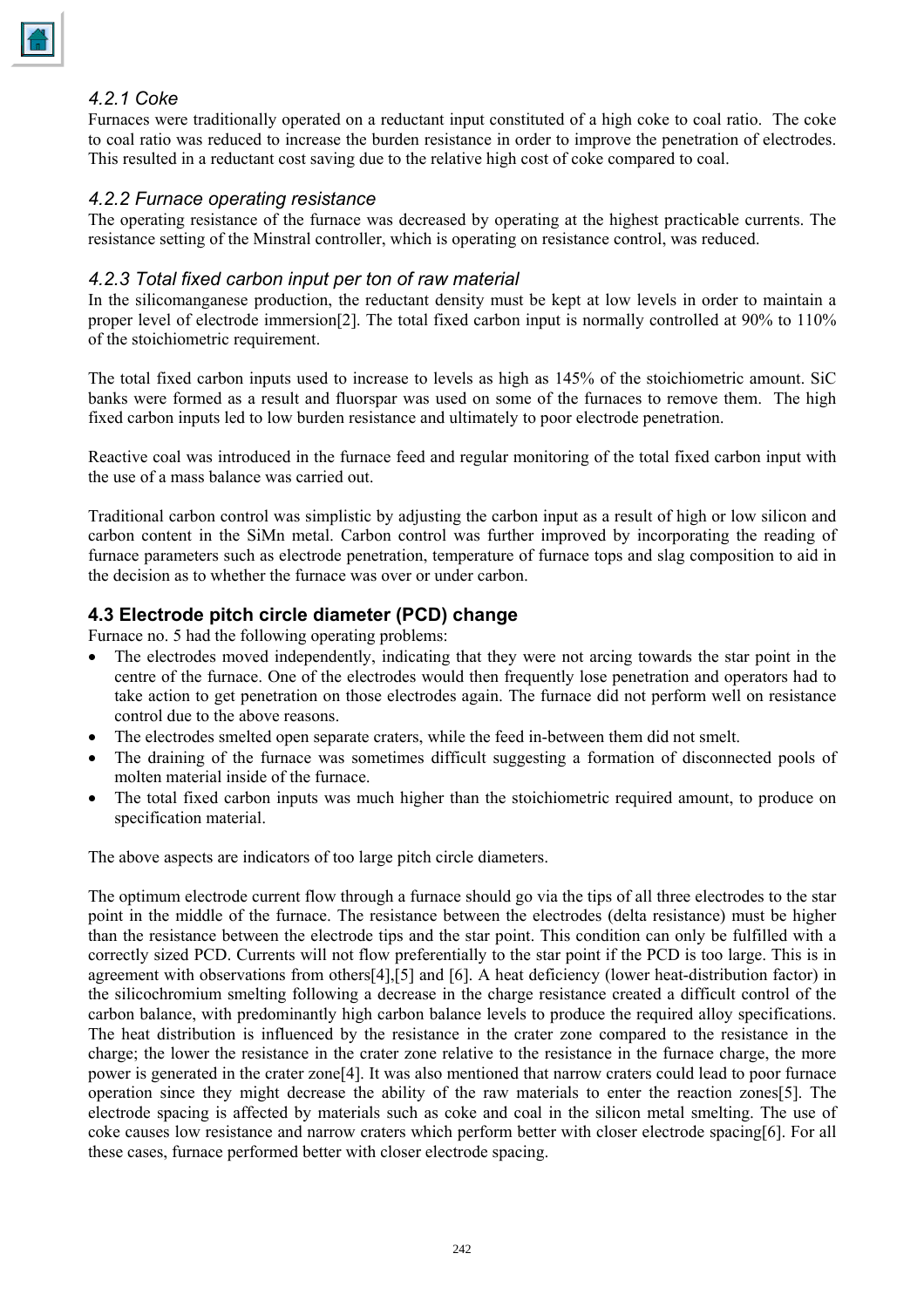A reduction of the PCD of Furnace no 5 by 7% relative to the initial measure was undertaken. This change improved the stability of the furnace on resistance control using the Minstral control system. The three electrodes started moving together, indicating that the electrodes were now arcing towards the star point in the centre of the furnace, with improved stability of electrode movement and no single electrode was no longer losing penetration. This resulted in improved energy consumption.

# **5. RESULTS**

## **5.1 Slag to metal ratio**

The slag to metal ratio was successfully reduced from 2.0 to 1.3. The recycle of metal rich slag could be reduced by more than 30% in the process.

## **5.2 Ore consumption**

The MnO in the slag increased from approximately 8% to 14% due to the lower slag basicity resulting in lower MnO activity. The reduction in slag volume did however compensate for MnO losses. The end result was that ore consumption per ton alloy produced stayed on the same level.

Ore cost increased due to the higher price of high-grade ores that was introduced, but the saving on the magnesite that was removed was of similar value. The end result was that the combined cost of magnesite and ores stayed the same.

## **5.3 Energy consumption**

Energy consumption was reduced by more than 15% as can be seen in Figure 1.



Figure 1. Evolution of energy consumption on one of the SiMn furnaces.

#### **5.4 Production volume**

Silicomanganese production volume increased by more than 18% as a result of the improved energy consumption.

## **5.5 Operation**

Good electrode penetration could be sustained with the reduction in slag to metal ratio, while operating problems such as difficulty in draining of the furnaces disappeared.

## **5.6 Cost saving**

The decrease in the energy consumption by more than 15% contributed to a significant reduction in variable costs. Increased production volume of more than 18% as a result of improved energy consumption, resulted in a substantial increase in profit.